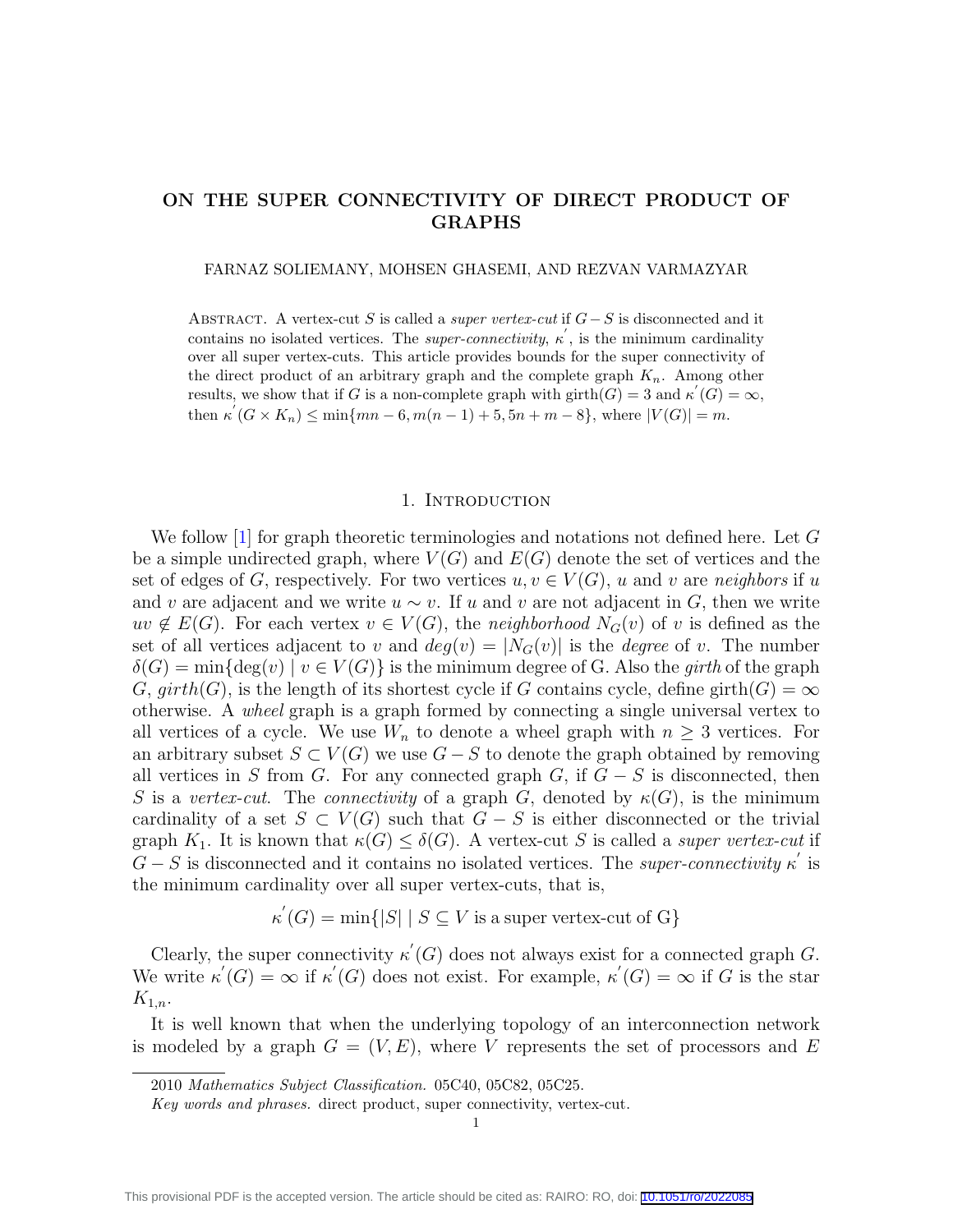represents the set of communication links in the network, the connectivity  $\kappa(G)$  of G is an important measurement for the fault tolerance of the network. It has been shown that a super connected network is most reliable and has the smallest vertex failure rate among all the networks with the same connectivity (see, for example [\[20,](#page-7-1) [21\]](#page-7-2)).

The direct product  $X \times Y$  of two graphs X and Y is the graph having  $V(X \times Y) =$  $V(X) \times V(Y)$  and  $E(X \times Y) = \{(x_1, y_1)(x_2, y_2) \mid x_1x_2 \in E(X) \text{ and } y_1y_2 \in E(Y)\}.$ 

We state two known results of the direct product of graphs that will be used in the proof of our main results.

**Proposition 1.1.** ( [\[17\]](#page-7-3)) Let G and H be connected graphs. The graph  $G \times H$  is connected if and only if G or H contains an odd cycle.

<span id="page-1-1"></span>**Proposition 1.2.** (  $\boxed{17}$ ) Let G be a connected graph. If G has no odd cycle, then  $G \times K_2$  has exactly two components isomorphic to G.

The direct product plays an important role in design and analysis of network [\[18\]](#page-7-4). This product has generated a lot of interest mainly due to its various applications. For instance, it is used in complex networks to generate realistic networks [\[12\]](#page-7-5), in multiprocessor systems to model of concurrency [\[11\]](#page-7-6) and in automata theory [\[5\]](#page-7-7). The connectivity of direct product graphs has been investigated in [\[15\]](#page-7-8) and [\[17\]](#page-7-3). Also the connectivity of direct product of a bipartite graph and a complete graph has been presented by Guji and Vumar( see [\[6\]](#page-7-9)). Moreover, the super connectivity of  $K_{m,r} \times K_n$ is determined by Ekinci and Kirlangiç (see  $[3]$ ). For more results we refer the reader to  $[2, 4, 7, 8, 9, 10, 13, 14, 16, 19, 22]$  $[2, 4, 7, 8, 9, 10, 13, 14, 16, 19, 22]$  $[2, 4, 7, 8, 9, 10, 13, 14, 16, 19, 22]$  $[2, 4, 7, 8, 9, 10, 13, 14, 16, 19, 22]$  $[2, 4, 7, 8, 9, 10, 13, 14, 16, 19, 22]$  $[2, 4, 7, 8, 9, 10, 13, 14, 16, 19, 22]$  $[2, 4, 7, 8, 9, 10, 13, 14, 16, 19, 22]$  $[2, 4, 7, 8, 9, 10, 13, 14, 16, 19, 22]$  $[2, 4, 7, 8, 9, 10, 13, 14, 16, 19, 22]$  $[2, 4, 7, 8, 9, 10, 13, 14, 16, 19, 22]$  $[2, 4, 7, 8, 9, 10, 13, 14, 16, 19, 22]$  $[2, 4, 7, 8, 9, 10, 13, 14, 16, 19, 22]$  $[2, 4, 7, 8, 9, 10, 13, 14, 16, 19, 22]$  $[2, 4, 7, 8, 9, 10, 13, 14, 16, 19, 22]$  $[2, 4, 7, 8, 9, 10, 13, 14, 16, 19, 22]$  $[2, 4, 7, 8, 9, 10, 13, 14, 16, 19, 22]$  $[2, 4, 7, 8, 9, 10, 13, 14, 16, 19, 22]$  $[2, 4, 7, 8, 9, 10, 13, 14, 16, 19, 22]$  $[2, 4, 7, 8, 9, 10, 13, 14, 16, 19, 22]$  $[2, 4, 7, 8, 9, 10, 13, 14, 16, 19, 22]$  $[2, 4, 7, 8, 9, 10, 13, 14, 16, 19, 22]$ . In this paper we investigate the super connectivity  $\kappa'$  of the direct product of an arbitrary graph and the complete graph  $K_n$ . We show that if  $\kappa'(G) = t < \infty$  then  $\kappa'(G \times K_n) \leq tn$ . Also if  $\kappa'(G) = \infty$  and girth $(G) = 3$ , then  $\kappa'(G \times K_n) \le \min\{mn - 6, m(n - 1) + 5, 5n + m - 8\}$ , where  $|V(G)| = m$ .

## 2. SUPER CONNECTIVITY OF  $G\times K_n$

Throughout this section, G is a connected non-complete graph.

Let G be a graph with  $V(G) = \{x_1, x_2, \dots, x_m\}$  and  $V(K_n) = \{v_1, v_2, \dots, v_n\}.$ Suppose that  $S_i = V(G) \times v_i$  for  $i \in \mathbb{Z}_n$ , where  $\mathbb{Z}_n = \{1, 2, 3, \cdots, n\}$ . Hence  $V(G \times$  $K_n$ ) =  $S_1 \cup S_2 \cup \cdots \cup S_n$  where  $\{S_i\}$  is a partition of  $G \times K_n$ .

<span id="page-1-0"></span>**Theorem 2.1.** Let G be a graph with  $\kappa'(G) = t < \infty$ . Then  $\kappa'(G \times K_n) \leq tn$ .

*Proof.* Let  $X = \{x_1, x_2, \dots, x_t\}$  be a minimum super vertex-cut of G. Then  $S =$  $\{(x_j, v_i) \mid j \in \mathbb{Z}_t, i \in \mathbb{Z}_n\}$  is a super vertex-cut in  $G \times K_n$ . So  $\kappa'(G \times K_n) \leq tn$ .

Let  $C_n$  be a cycle of length  $n \geq 6$  and  $V(C_n) = \{x_1, \dots, x_n\}$  where  $x_1 \sim x_2 \sim x_3 \sim$  $\cdots \sim x_n \sim x_1$ . Then  $S = \{x_1, x_4\}$  is a super vertex-cut in  $C_n$ . Hence, for a graph G with girth $(G) \geq 6$  we have  $\kappa'(G) < \infty$  and by Theorem [2.1,](#page-1-0)  $\kappa'(G \times K_n) < \infty$ . Thus we may suppose that girth $(G) \leq 5$ . First suppose that girth $(G) = 5$ . If  $|E(G)| \geq 6$ then  $\kappa'(G) < \infty$  and so again by Theorem 2.1,  $\kappa'(G \times K_n) < \infty$ . Thus in the following theorem we may suppose that  $girth(G) = 5$  and  $|E(G)| = 5$ . It is easy to see that  $\kappa'(G \times K_2) = 2.$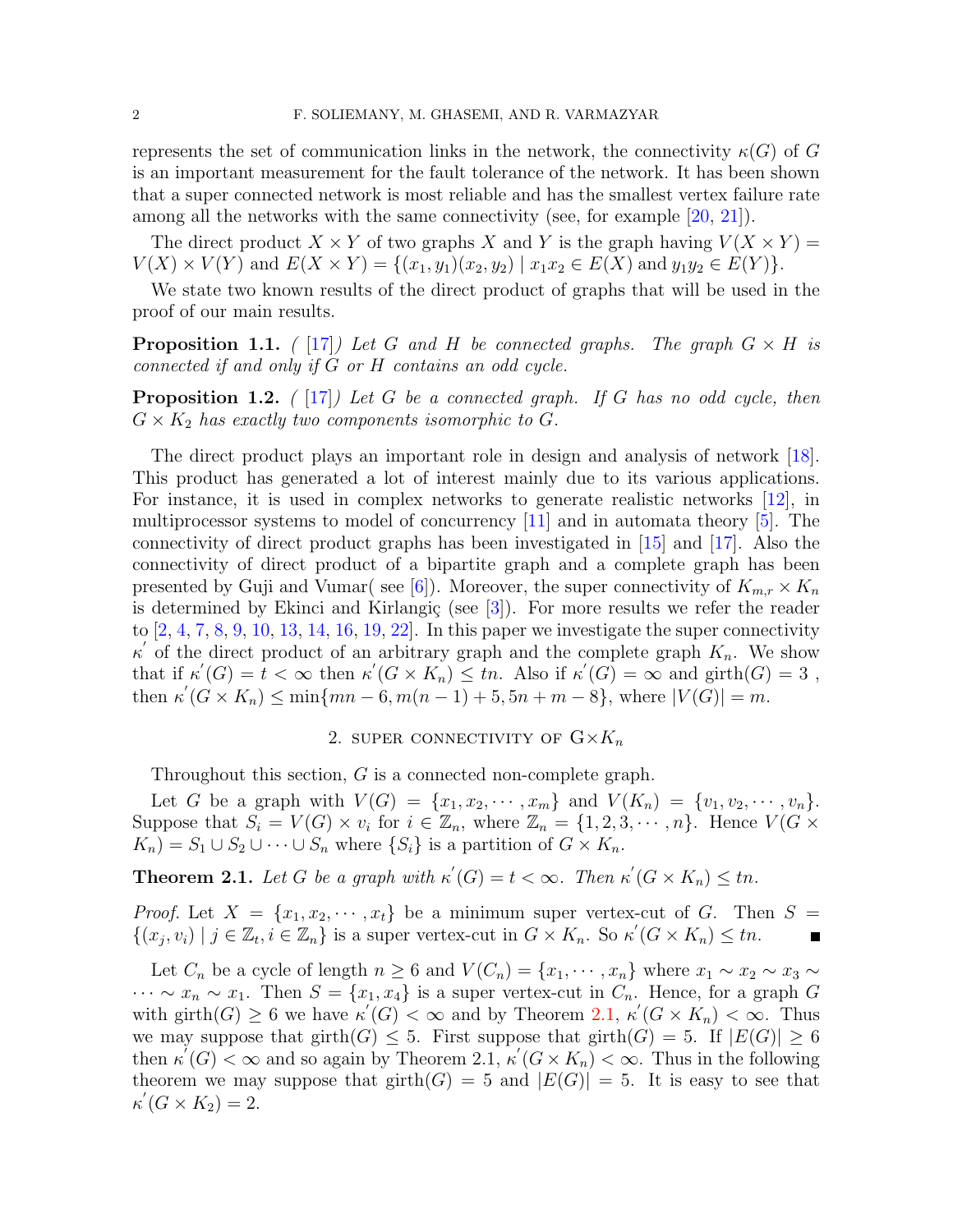**Theorem 2.2.** Let G be a cycle of length 5. Then  $\kappa'(G \times K_n) = \min\{5n - 8, 3n\}$  for  $n \geq 3$ .

*Proof.* Suppose that G is a cycle of length 5 and  $V(G) = \{a, b, c, d, e\}$  where  $a \sim$  $b \sim c \sim d \sim e \sim a$ . Let  $j \in \mathbb{Z}_n$  be constant. Then by deleting all vertices  $\{(a, v_j), (b, v_i), (c, v_j), (d, v_t), (e, v_t) \mid i \in \mathbb{Z}_n, t \in \mathbb{Z}_n - \{j\}\}\$ we obtain a disconnected graph without any isolated vertex. Therefore,  $\kappa'(G \times K_n) \leq 1 + n + 1 + 2(n - 1) = 3n$ . Now, let S be a super vertex-cut of  $G \times K_n$ . Hence  $(G \times K_n) - S$  has at least two components, say  $C_1$ ,  $C_2$ . Let  $(x, v_r) \in C_1$  and  $(y, v_t) \in C_2$  for some  $x, y \in V(G)$ . We have four cases:

**Case 1.** Let  $x = y$ . Hence  $v_r \neq v_t$ . Without loss of generality, let  $x = a$ . So  $(a, v_r) \in C_1$  and  $(a, v_t) \in C_2$ . Since  $N_G(a) = \{b, e\}$ , for every  $j \in \mathbb{Z}_n - \{r, t\}$ ,  $(a, v_r) \sim$  $(b, v_i) \sim (a, v_t)$  and  $(a, v_r) \sim (e, v_i) \sim (a, v_t)$  are paths between  $(a, v_r)$  and  $(a, v_t)$  in  $G \times K_n$ . Therefore  $\{(b, v_j), (e, v_j) \mid j \in \mathbb{Z}_n - \{r, t\}\}\subset S$ . Clearly  $(b, v_t), (e, v_t) \in C_1$ and  $(b, v_r), (e, v_r) \in C_2$ . Also, for every  $j \in \mathbb{Z}_n - \{r, t\}, (b, v_t) \sim (a, v_j) \sim (b, v_r)$  and  $(e, v_r) \sim (a, v_j) \sim (e, v_t)$  are paths in  $G \times K_n$ . Thus,  $\{(a, v_j) \mid j \in \mathbb{Z}_n - \{r, t\}\}\subset S$ . Similarly,  $\{(d, v_i), (c, v_j) \mid j \in \mathbb{Z}_n - \{r, t\}\}\subset S$ . By deleting these vertices of  $G \times K_n$ we obtain an 10–gone, say  $P_{10}$ , where

$$
V(P_{10}) = \{(a, v_t), (b, v_r), (c, v_t), (d, v_r), (e, v_t), (a, v_r), (b, v_t), (c, v_r), (d, v_t), (e, v_r)\}.
$$

Hence  $\bigcup_{i=1(i\neq r,t)}^n S_i$  with two more vertices is S, that is,  $|S| = 5(n-2) + 2 = 5n - 8$ . Case 2. Let  $x \neq y$ ,  $v_r = v_t$  and  $x \sim y$ . Without loss of generality, let  $x = a$  and y = b. Hence  $S = \{(a, v_i), (b, v_i) \mid j \in \mathbb{Z}_n - \{r\}\} \cup \{(e, v_r), (c, v_r)\} \cup \{(d, v_i) \mid i \in \mathbb{Z}_n\}.$ Therefore, in this case  $|S| = 2(n - 1) + 2 + n = 3n$ .

**Case 3.** Let  $x \neq y$ ,  $v_r = v_t$  and  $xy \notin E(G)$ . Without loss of generality, let  $x = a$ and  $y = c$ . Since  $(a, v_r) \sim (b, v_j) \sim (c, v_r)$  is a path in  $G \times K_n$ , for every  $v_j \neq v_r$ , the set  $\{(b, v_i) \mid j \in \mathbb{Z}_n - \{r\}\}\$ lies in S. Now, we choose one element  $l \in \mathbb{Z}_n$  with  $l \neq r$ . Since  $(e, v_i) \in C_1$ ,  $(d, v_i) \in C_2$  and  $(e, v_i) \sim (d, v_j)$  for  $i \neq j$ , the set  $\{(e, v_j), (d, v_j) \mid j \in \mathbb{Z}\}$  $\mathbb{Z}_n-\{l\}$  lies in S. In the remaining graph the vertex  $(b, v_r)$  is adjacent to all vertices of  $\{(a, v_i) \in C_1, (c, v_i) \in C_2 \mid j \neq r\}$ , so  $(b, v_r) \in S$ . Finally,  $(a, v_i)$  and  $(c, v_i)$  are isolated vertices. Thus they belong to S. Therefore, in this case  $|S| = n + 2 + 2(n - 1) = 3n$ .

**Case 4.** Let  $x \neq y$ ,  $v_r \neq v_t$ . Clearly  $xy \notin E(G)$ . Suppose that  $x = a, y = c$  and  $l \neq r, t$ . Thus  $(e, v_l) \in C_1$  and  $(d, v_l) \in C_2$ . Now with the similar arguments in Case 3, we get  $S = \{(e, v_j), (d, v_j) | j \in \mathbb{Z}_n - \{l\}\} \cup \{(b, v_i) | i \in \mathbb{Z}_n\} \cup \{(a, v_l), (c, v_l)\}.$ Therefore, in this case  $|S| = 3n$ .

Thus  $\kappa'(G \times K_n) \le \min\{5n-8,3n\}$ . Furthermore, by the process of the proof, in all cases if  $|S| < \min\{5n-8, 3n\}$  then  $(G \times K_n) - S$  is either connected or has some isolated vertices. Therefore,  $\kappa'(G \times K_n) = \min\{5n - 8, 3n\}.$  $\Box$ 

By the above theorem, the following result holds.

**Corollary 2.3.** Let G be a cycle of length 5. Then  $\kappa'(G \times K_n) = 3n$  for  $n \geq 4$ .

Suppose that G is a bipartite graph with  $\kappa'(G) = \infty$ . Hence girth $(G) = \infty$  or girth(G) is even. If girth(G)  $\geq 6$  then  $\kappa'(G) < \infty$  and by Theorem [2.1,](#page-1-0)  $\kappa'(G \times K_n) < \infty$ . So we have the following result when  $girth(G) = 4$  or  $girth(G) = \infty$ .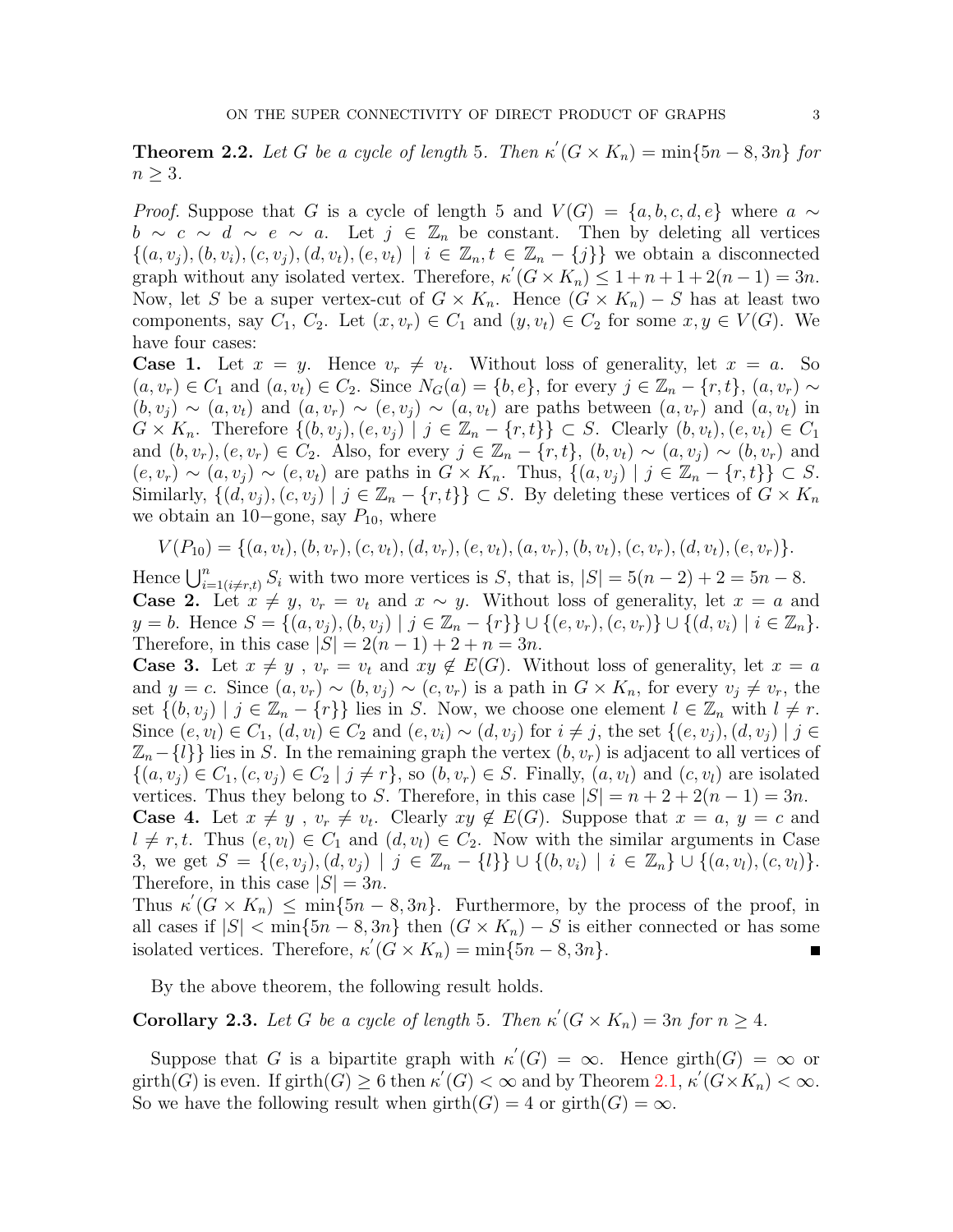**Theorem 2.4.** Let G be a bipartite graph and  $\kappa'(G) = \infty$ . Then  $\kappa'(G \times K_n) \leq m(n-2)$ , where  $|V(G)| = m$ .

*Proof.* By Proposition [1.2,](#page-1-1)  $(G \times K_n) - (\bigcup_{i=3}^n S_i) \cong G \times K_2$  has two components isomorphic to G. Thus  $\kappa'(G \times K_n) \leq m(n-2)$ .

Finally in Theorem 2.5, we investigate  $\kappa'(G \times K_n)$  when girth $(G) = 3$  and  $\kappa'(G) = \infty$ .



**Theorem 2.5.** Let G be a graph with girth(G) = 3,  $|V(G)| = m$  and  $\kappa'(G) = \infty$ . Then  $\kappa'(G \times K_n) \leq min\{mn - 6, m(n - 1) + 5, 5n + m - 8\}.$ 

*Proof.* First suppose that G has a unique triangle. Let C be the only cycle of G with  $V(C) = \{u_1, u_2, u_3\}.$  We consider the following cases: **Case 1.** Let  $deg(u_j) = 2$  for all  $j \in \mathbb{Z}_3$ . Then G is  $K_3$  and by [\[3,](#page-7-10) Theorem 2.7]  $\kappa'(G \times K_n) = 3n - 4.$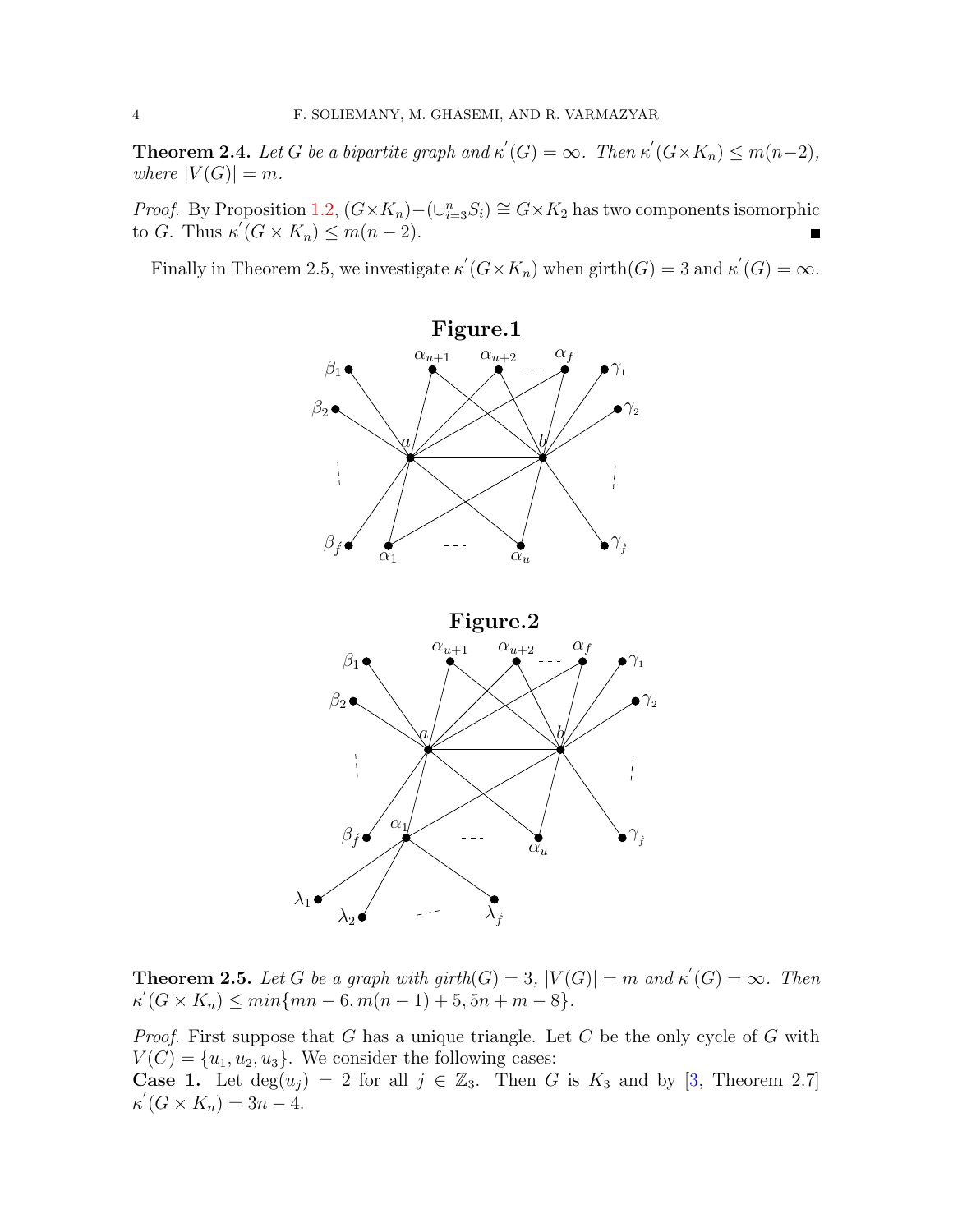Case 2. Let  $deg(u_j) \geq 3$  for all  $j \in \mathbb{Z}_3$ . Also let  $N_{G-\{u_2,u_3\}}(u_1) = \{x_{r'} | r' \in \mathbb{Z}_3\}$  $\mathbb{Z}_r$ ,  $N_{G-\{u_1,u_3\}}(u_2) = \{y_{s'} \mid s' \in \mathbb{Z}_s\}$  and  $N_{G-\{u_1,u_2\}}(u_3) = \{w_{t'} \mid t' \in \mathbb{Z}_t\}$  where  $r + s + t = m - 3$ . Now,  $\kappa'(G) = \infty$  implies that  $\deg(x_{r'}) = \deg(y_{s'}) = \deg(w_{t'}) = 1$ , for every  $r' \in \mathbb{Z}_r$ ,  $s' \in \mathbb{Z}_s$  and  $t' \in \mathbb{Z}_t$ . Hence  $S = \{(u_j, v_l) \mid j \in \mathbb{Z}_3, l \in \mathbb{Z}_n - \{1\}\}$  $\{(x_{r'}, v_1), (y_{s'}, v_1), (w_{t'}, v_1) \mid r' \in \mathbb{Z}_r, s' \in \mathbb{Z}_s, t' \in \mathbb{Z}_t\}$  is a super vertex-cut in  $G \times K_n$ with  $|S| = 3(n-1) + (m-3) = 3n + m - 6$ .

**Case 3.** Let  $deg(u_1) \geq 3$  and  $deg(u_2) = deg(u_3) = 2$ . In this case  $S = \bigcup_{i=3}^{n} S_i \cup$  $\{(u_3, v_1), (u_3, v_2)\}\$ is a super vertex-cut in  $G \times K_n$  with  $|S| = m(n-2) + 2$ .

Case 4. Let  $deg(u_1) \geq 3$ ,  $deg(u_2) \geq 3$  and  $deg(u_3) = 2$ . Let  $N_{G-\{u_2, u_3\}}(u_1) = \{x_{r'} \mid$  $r' \in \mathbb{Z}_r$ } and  $N_{G-\{u_1,u_3\}}(u_2) = \{y_{s'} | s' \in \mathbb{Z}_s\}$  where  $r + s = m - 3$ . We have two subcases:

Subcase 1. If  $deg(x_{r'}) = deg(y_{s'}) = 1$  for every  $x_{r'} \in N_{G-\{u_2, u_3\}}(u_1)$  and  $y_{s'} \in$  $N_{G-\{u_1,u_3\}}(u_2)$  then  $S = \{(u_3,v_i) | i \in \mathbb{Z}_n\}$  ∪  $\{(u_1,v_j),(u_2,v_j) | j \in \mathbb{Z}_n - \{1\}\}\cup$  $\{(y_{s'},v_1),(x_{r'},v_1) \mid r' \in \mathbb{Z}_r, s' \in \mathbb{Z}_s\}$  is a super vertex-cut in  $G \times K_n$  with  $|S| =$  $n+2(n-1)+(m-3)=3n+m-5.$ 

**Subcase 2.** Let there exist some vertices  $x_p \in N_{G-\{u_2,u_3\}}(u_1)$  and  $y_q \in N_{G-\{u_1,u_3\}}(u_2)$ such that  $x_p \sim y_q$ . Since  $\kappa'(G) = \infty$  if  $x_p \sim y_q$  and  $x_{p'} \sim y_{q'}$  then  $x_p \sim y_{q'}$  or  $x_{p'} \sim y_q$ . Let h be the number of vertices  $x_{r'}$  with  $\deg(x_{r'}) \geq 2$  and l be the number of vertices  $y_s$  with  $\deg(y_{s'}) \geq 2$ . Without loss of generality let  $l \leq h$ , and  $\{y_1, y_2, \cdots\}$  $\{y_i\} \subset N_{G-\{u_1,u_3\}}(u_2)$  be such that  $\deg(y_q) \geq 2$  for  $q \in \mathbb{Z}_l$ . Then  $S = \{(u_3,v_i) \mid i \in \mathbb{Z}_l\}$  $i \in \mathbb{Z}_n \} \cup \{(u_1, v_j), (u_2, v_j) \mid j \in \mathbb{Z}_n - \{1\}\} \cup \{(y_q, v_i) \mid q \in \mathbb{Z}_l, i \in \mathbb{Z}_n - \{1\}\}$  $\{(y_{s'},v_1) \mid l < s' \leq s\} \cup \{(x_{r'},v_1) \mid r' \in \mathbb{Z}_r\}$  is a super vertex-cut in  $G \times K_n$  with  $|S| = n + 2(n - 1) + l(n - 1) + (s - l) + r = 3n + m - 5 + l(n - 2)$ . If  $l = s$  then  $(u_2, v_1)$  is an isolated vertex in  $(G \times K_n) - S$ . So  $l < s$ . Now  $l \leq m-5$  implies that  $|S| \leq n(m-2)-m+5.$ 

Now, let  $deg(x_{r'}) \geq 2$  and  $deg(y_{s'}) \geq 2$  for every  $x_{r'} \in N_{G-\{u_2,u_3\}}(u_1), y_{s'} \in$  $N_{G-\{u_1,u_3\}}(u_2)$ . We choose a constant  $l \neq 1$  of  $\mathbb{Z}_n$ . Hence  $S = \{(u_3,v_i) \mid i \in$  $\mathbb{Z}_n$   $\cup$   $\{(u_1, v_i), (u_2, v_i) \mid i \in \mathbb{Z}_n - \{1\}\}$   $\cup$   $\{(x_{r'}, v_i), (y_{s'}, v_i) \mid i \in \mathbb{Z}_n - l\}$  is a super vertex-cut in  $G \times K_n$  with  $|S| = n + 2(n - 1) + (m - 3)(n - 1) = m(n - 1) + 1$ .

Now, suppose that  $G$  contains  $t$  cycles which have common edges. We consider the following cases:

**Case 1.** Let G be isomorphic to t triangles which have a common edge  $\{a, b\}$ . Also, let the other vertices be the set  $\{\alpha_1, \alpha_2, \cdots, \alpha_{m-2}\}$ . Now  $S = \{(\alpha_j, v_i), (a, v_i) \mid j \in$  $\mathbb{Z}_{m-2}, i \in \mathbb{Z}_n - \{1,2\}\}\cup\{(b,v_i) \mid i \in \mathbb{Z}_n\}$  is a super vertex-cut in  $G \times K_n$  with  $|S| = mn - 2m + 2$ . Also let G be isomorphic to t triangles and a square which have a common edge  $\{a, b\}$ . Let  $\{a, b, \alpha_1, \alpha_2\}$  be vertices of square and  $\{\alpha_3, \cdots, \alpha_{m-2}\}$  be other vertices. Again S is a super vertex-cut in  $G \times K_n$  with  $|S| = mn - 2m + 2$ . Furthermore, if G has more than one square with common edge  $\{a, b\}$  then it is clear that  $\kappa'(G) < \infty$ , a contradiction. Assume that G contains more than one square and there are some edges between the vertices of squares such that  $\kappa'(G) = \infty$  then we have two subcases:

**Subcase 1.** If the vertices of square are such that there is no pentagon then  $S$  is as above.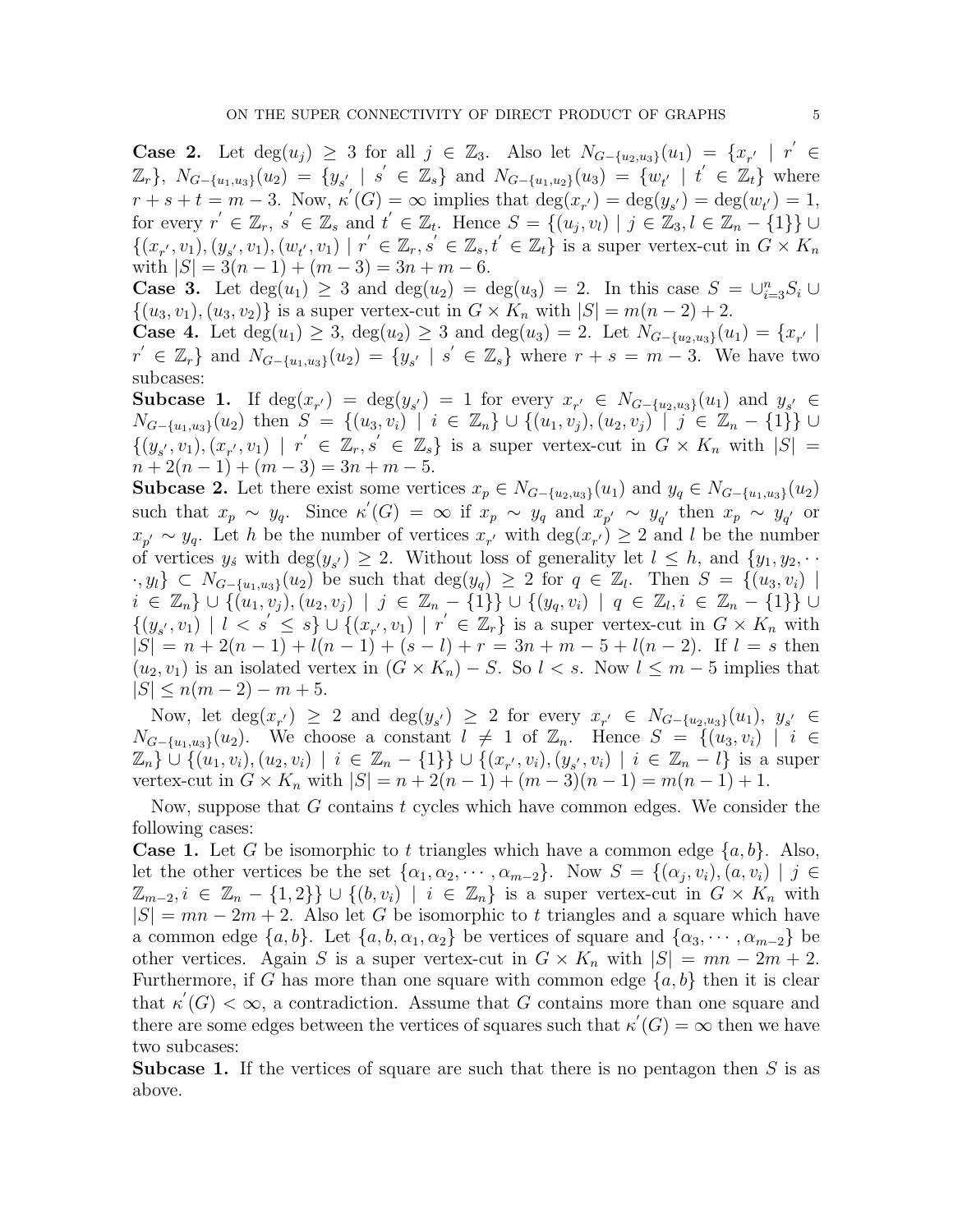**Subcase 2.** Let  $\{\alpha_1, \alpha_2, \cdots, \alpha_s\}$  be the vertices of triangles and  $\{\alpha_{s+1}, \alpha_{s+2}, \cdots, \alpha_{m-2}\}\$ be the vertices of squares. We have to delete some vertices for removing pentagons. Let  $\{\alpha_{s+1}, \alpha_{s+2}, \cdots, \alpha_{s+l}\}\$  be the minimum vertices which deleting them removes pentagons. Hence  $S = \{(b, v_i) \mid i \in \mathbb{Z}_n\} \cup \{(a, v_i) \mid i \in \mathbb{Z}_n - \{1, 2\}\} \cup \{(a_j, v_i) \mid i \in \mathbb{Z}_n\}$  $j \in \mathbb{Z}_s, i \in \mathbb{Z}_n - \{1,2\}\} \cup \{(\alpha_j, v_i) \mid s+1 \leq j \leq s+l, i \in \mathbb{Z}_n\} \cup \{(\alpha_j, v_i) \mid s+1 \leq j \leq s+l, j \in \mathbb{Z}_n\}$  $s + l + 1 \leq j \leq m - 2, i \in \mathbb{Z}_n - \{1, 2\}\}$  is a super vertex-cut in  $G \times K_n$  with  $|S| = n + (n-2) + s(n-2) + ln + (m-2-s-l-1+1)(n-2) = mn - 2m + 2 + 2l.$ Thus  $l \leq m-5$  implies that  $|S| \leq mn-8$ .

Moreover, if G is isomorphic to Figure.1, then  $S = \{(a, v_i), (b, v_i) \mid i \in \mathbb{Z}_n - \{1\}\}\cup$  $\{(\beta_j, v_1), (\gamma_r, v_1) \mid j \in \mathbb{Z}_f, r \in \mathbb{Z}_f\} \cup \{(\alpha_e, v_i) \mid e \in \mathbb{Z}_f, i \in \mathbb{Z}_n\}$  is a super vertex-cut in  $G \times K_n$  with  $|S| = 2(n-1) + \hat{f} + \hat{f} + fn$ . Now,  $\hat{f} + \hat{f} + f = m-2$  and  $f \leq m-4$ implies that  $|S| \leq 2(n-1) + m - 2 + f(n-1) \leq n(m-2)$ .

Also, if G is isomorphic to Figure.2, then  $S = \{(a, v_i), (b, v_i), (\alpha_1, v_i) \mid i \in \mathbb{Z}_n - \{1\}\} \cup$  $\{(\beta_j, v_1), (\gamma_r, v_1), (\lambda_w, v_1) \mid j \in \mathbb{Z}_f, r \in \mathbb{Z}_f, w \in \mathbb{Z}_f\} \cup \{(\alpha_e, v_i) \mid 2 \le e \le f, i \in \mathbb{Z}_n\}$  is a super vertex-cut in  $G \times K_n$ . Now  $\hat{f} + \hat{f} + \hat{f} + f = m - 2$  and  $f - 1 \leq m - 6$  implies that  $|S| \leq 3(n-1) + f + f + f + (f - 1)n \leq n(m - 3)$ .

**Case 2.** Let G contains three cycles  $C_1$ ,  $C_2$  and  $C_3$  with  $V(G) = \{u_1, u_2, u_3, \cdots, u_m\}$ . Let  $V(C_1) = \{u_1, u_2, u_3\}, V(C_2) = \{u_2, u_3, u_4\}$  and  $V(C_3) = \{u_2, u_4, u_5\}.$  If  $deg(u_1) =$  $deg(u_5) = 2, deg(u_2) = 4$  and  $deg(u_3) = deg(u_4) = 3$  then  $S = \bigcup_{i=3}^{n} S_i \cup \{(u_2, v_1), (u_2, v_2)\}$ is a super vertex-cut in  $G \times K_n$  with  $|S| = m(n-2) + 2$ . Now suppose that  $\deg(u_2) \geq 5$ and either  $\deg(u_3) \geq 4$  or  $\deg(u_4) \geq 4$ . Let  $N_{G-\{u_1, u_3, u_4, u_5\}}(u_2) = \{x_{r'} \mid r' \in \mathbb{Z}_r\},\$  $N_{G-\{u_1,u_2,u_4\}}(u_3) = \{y_{s'} \mid s' \in \mathbb{Z}_s\}$  and  $N_{G-\{u_2,u_3,u_5\}}(u_4) = \{w_{t'} \mid t' \in \mathbb{Z}_t\}$  where  $r + s + t = m - 5$ . Let  $deg(x_{r'}) = deg(y_{s'}) = deg(w_{t'}) = 1$ , for every  $r' \in \mathbb{Z}_r$ ,  $s' \in \mathbb{Z}_s$ and  $t' \in \mathbb{Z}_t$ . So  $S = \{(u_j, v_i) \mid 2 \leq j \leq 4, i \in \mathbb{Z}_n - \{1\}\} \cup \{(u_1, v_1)\} \cup \{(u_5, v_i) \mid 2 \leq j \leq 4, i \in \mathbb{Z}_n - \{1\}\}$  $i \in \mathbb{Z}_n$   $\cup$   $\{(x_{r'}, v_1), (y_{s'}, v_1), (w_{t'}, v_1) \mid r' \in \mathbb{Z}_r, s' \in \mathbb{Z}_s, t' \in \mathbb{Z}_t\}$  is a super vertex-cut in  $G \times K_n$  with  $|S| = 3(n-1) + 1 + n + (m-5) = 4n - 7 + m$ . Also if  $x_{r'_i} \sim x_{r'_j}$ or  $y_{s'_i} \sim y_{s'_j}$  or  $w_{t'_i} \sim w_{t'_j}$  or  $x_{r'_i} \sim y_{s'_j}$  or  $x_{r'_i} \sim w_{t'_j}$  or  $y_{s'_i} \sim w_{t'_j}$  for some  $i, j$  then  $\kappa'(G) < \infty$ . Moreover if  $u_3 \sim w_{t'_i}$  or  $u_4 \sim y_{s'_i}$  then  $S = \{(u_j, v_i) \mid 2 \leq j \leq 4, i \in \mathbb{Z}_n$  $\{1\}\} \cup \{(u_1, v_i), (u_5, v_i) \mid i \in \mathbb{Z}_n\} \cup \{(x_{r^{'}}, v_1), (y_{s^{'}}, v_1), (w_{t^{'}}, v_1) \mid r^{'} \in \mathbb{Z}_r, s^{'} \in \mathbb{Z}_s, t^{'} \in \mathbb{Z}_t\}$ is a super vertex-cut in  $G \times K_n$  with  $|S| = 3(n-1) + 2n + (m-5) = 5n - 8 + m$ . Now let  $x_{r'_i} \sim u_3$  or  $x_{r'_j} \sim u_4$  for some i, j. Let  $A = \{x \in N_{G-\{u_1, u_3, u_4, u_5\}}(u_2) \mid x \sim$ u<sub>3</sub> and  $x \sim u_4$ ,  $B = \{x \in N_{G-\{u_1, u_3, u_4, u_5\}}(u_2) \mid x \sim u_3 \text{ and } xu_4 \notin E(G) \}, C = \{x \in$  $N_{G-\{u_1,u_3,u_4,u_5\}}(u_2) \mid xu_3 \notin E(G)$  and  $x \sim u_4$ ,  $D = \{x \in N_{G-\{u_1,u_3,u_4,u_5\}}(u_2) \mid x \sim v_4\}$  $x'$  for some  $x'$ ; ( $x \in N_{G-\{u_1,u_3,u_4,u_5\}}(u_2) \cap N_{G-\{u_1,u_2,u_4\}}(u_3)$  and  $x' \notin N_{G-\{u_1,u_3,u_4,u_5\}}(u_2) \cap$  $N_{G-\{u_2,u_3,u_5\}}(u_4)$  or  $(x \in N_{G-\{u_1,u_3,u_4,u_5\}}(u_2) \cap N_{G-\{u_2,u_3,u_5\}}(u_4)$  and  $x \notin N_{G-\{u_1,u_3,u_4,u_5\}}(u_2)$ ∩  $N_{G-\{u_1,u_2,u_4\}}(u_3)$  and  $F = \{x \in N_{G-\{u_1,u_3,u_4,u_5\}}(u_2) \mid x \notin A \cup B \cup C \cup D\}$  with  $|A| = l, |B \cup C| = l, |D| = l$  and  $|F| = l$ . Then  $S = \{(u_3, v_i), (u_4, v_i) | i \in$  $\mathbb{Z}_n - \{1\}\} \cup \{(u_2, v_i) \mid i \in \mathbb{Z}_n\} \cup \{(u_1, v_1), (u_5, v_1)\} \cup \{(x, v_i) \mid x \in A \text{ or } x \in F, i \in \mathbb{Z}_n\}$  $\mathbb{Z}_n$   $\cup$   $\{(x, v_1) \mid x \in B \cup C\}$   $\cup$   $\{(y_s, v_1), (w_t, v_1)\}$  is a super vertex-cut in  $G \times K_n$  with  $|S| = 2(n-1) + n + 2 + (l + \hat{l})n + (\hat{l}) + (m - 5 - r)$ . Now,  $l + \hat{l} + \hat{l} = r - \hat{l}, \, \hat{l} \leq m - 7$ and  $l + \hat{l} \le m - 5$  implies that  $|S| \le n(m - 2) - m + 7$ .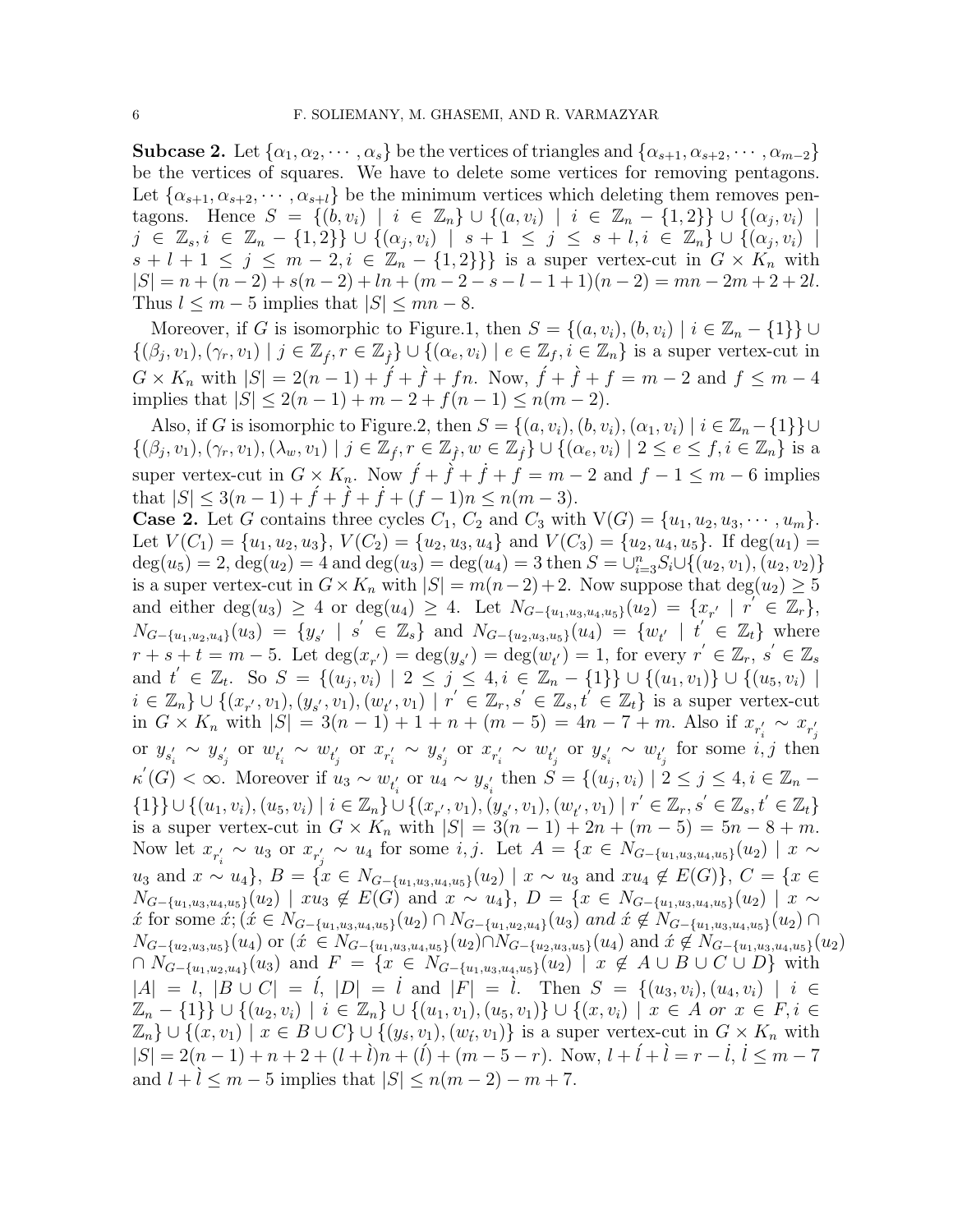Moreover, if there are vertices  $h \in N_{G-\{u_2, u_3\}}(u_1) - N_{G-\{u_2, u_4\}}(u_5)$  or  $h \in N_{G-\{u_2, u_4\}}(u_5) N_{G-\{u_2,u_3\}}(u_1)$  then  $\kappa'(G) < \infty$ , a contradiction. Let  $\{h_1,\dots,h_f\} = N_{G-\{u_2,u_3\}}(u_1) \cap$  $N_{G-\lbrace u_2, u_4 \rbrace}(u_5)$ . If for some  $i, j, h_i \sim h_j$  or  $\deg(u_3) \geq 4$  or  $\deg(u_4) \geq 4$  then  $\kappa'(G) < \infty$ , a contradiction. Hence let for every i, j,  $h_i h_j \notin E(G)$ ,  $deg(u_3) = deg(u_4) = 3$ and  $N_{G-\{u_1,u_3,u_4,u_5\}}(u_2) = \{x_{r'} \mid r' \in \mathbb{Z}_r\}$ . So  $S = \{(u_3,v_i),(u_4,v_i)\mid i \in \mathbb{Z}_n\}$  $\{(u_1, v_i), (u_2, v_i), (u_5, v_i) \mid i \in \mathbb{Z}_n - \{1\}\} \cup \{(h_j, v_1), (x_{r'}, v_1) \mid j \in \mathbb{Z}_f, r \in \mathbb{Z}_r\}$  is a super vertex-cut in  $G \times K_n$  with  $|S| = 2n + 3(n - 1) + (m - 5) = 5n + m - 8$ . Now, let deg( $u_2$ ) = 4, deg( $u_3$ ) = 3, deg( $u_4$ ) = 3 and  $u_1 \sim u_5$ . The graph is  $W_4$  and has four triangles. In this case,  $S = \{(u_2, v_i) \mid i \in \mathbb{Z}_n\} \cup \{(u_j, v_i) \mid j \in \mathbb{Z}_5 - \{2\}, i \in \mathbb{Z}_5\}$  $\mathbb{Z}_n-\{1,2\}$  is a super vertex-cut in  $G\times K_n$  with  $|S|=n+4(n-2)=5n-8$ . Furthermore, let  $u_1 \sim u_5$ ,  $\deg(u_2) \geq 4$ ,  $\deg(u_3) \geq 3$  and  $\deg(u_4) \geq 3$ . Let  $N_{G-\{u_1, u_3, u_4, u_5\}}(u_2) = \{x_{r'} \mid$  $r' \in \mathbb{Z}_r\}, N_{G-\{u_1, u_2, u_4\}}(u_3) = \{y_{s'} \mid s' \in \mathbb{Z}_s\} \text{ and } N_{G-\{u_2, u_3, u_5\}}(u_4) = \{w_{t'} \mid t' \in \mathbb{Z}_t\}$ where  $r + s + t = m - 5$ , and  $\deg(x_{r'}) = \deg(y_{s'}) = \deg(w_{t'}) = 1$  for each  $r', s', t'$ . Then  $S = \{(u_j, v_i) \mid 2 \leq j \leq 4, i \in \mathbb{Z}_n - \{1\}\} \cup \{(u_5, v_i), (u_1, v_i) \mid i \in \mathbb{Z}_n\} \cup$  $\{(x_{r'},v_1),(y_{s'},v_1),(w_{t'},v_1)\mid r'\in\mathbb{Z}_r,s'\in\mathbb{Z}_s,t'\in\mathbb{Z}_t\}$  is a super vertex-cut in  $G\times K_n$ with  $|S| = 3(n-1) + 2n + (m-5) = 5n-8+m$ . Now if  $x_{r_i'} \sim u_3$  or  $x_{r_j'} \sim u_4$  for some *i*, *j*, then by using A, B, C, D and F as above, and putting  $\{(u_1, v_i), (u_5, v_i) \mid i \in \mathbb{Z}_n\}$  in S we get S a super vertex-cut in  $G \times K_n$  with  $|S| \leq n(m-2)-m+7+2n-2=m(n-1)+5$ .

Now let G be the graph  $W_5$  with vertices  $\{u_i\}_{i\in\mathbb{Z}_6}$  where  $u_1 \sim u_3 \sim u_4 \sim u_5 \sim u_6 \sim u_1$ and  $u_2$  is adjacent to all others. Hence by putting  $\{(u_2, v_i) | i \in \mathbb{Z}_n\}$  in S and using Theorem 2.2, we get  $|S| = \min\{4n, 6n - 8\}$ . Now let  $\deg(u_2) \ge 6$ ,  $N_{G-\{u_1, u_3, u_4, u_5, u_6\}}(u_2) =$  $\{x_{r'} \mid r' \in \mathbb{Z}_r\}$ . If for some  $i, j, x_{r'_i} \sim x_{r'_j}$  or  $x_{r'_i} \sim u_s$  for  $s \in \mathbb{Z}_n - \{2\}$ , then  $\kappa'(G) < \infty$ , a contradiction. Let for all  $\acute{r} \in \mathbb{Z}_r$ ,  $\deg(x_{r'}) = 1$ . Then  $S = \{(u_1, v_i), (u_2, v_i)(u_5, v_i) \mid$  $i \in \mathbb{Z}_n - \{1,2\}\} \cup \{(u_3, v_i), (u_4, v_i), (u_6, v_i) \mid i \in \mathbb{Z}_n\} \cup \{(x_{r'}, v_i) \mid r' \in \mathbb{Z}_r, i \in \mathbb{Z}_n - \{1,2\}\}\$ is a super vertex-cut in  $G \times K_n$  with  $|S| = m(n-2) + 6$ . Also let  $u_1 \sim u_4$  or  $u_1 \sim u_5$  or  $u_3 \sim u_5$  or  $u_3 \sim u_6$  or  $u_4 \sim u_6$  where  $deg(u_2) = 5$ . Since G is not complete we may assume that  $deg(u_1) = deg(u_4) = 4$  and  $u_1u_4 \notin E(G)$ . Thus  $S = \{(u_2, v_i), (u_5, v_i), (u_6, v_i) \mid i \in \mathbb{Z}_n\} \cup \{(u_1, v_i), (u_3, v_i), (u_4, v_i) \mid i \in \mathbb{Z}_n - \{1, 2\}\}\$ is a super vertex-cut in  $G \times K_n$  with  $|S| = 6n - 6$ . Similarly, for any non complete graph G with vertices  $\{x_1, \dots, x_m\}$  and girth $(G) = 3$ , if  $x_1x_3 \notin E(G)$  and  $x_1 \sim x_2 \sim x_3$ , then  $S = \{(x_j, v_i) \mid j \in \mathbb{Z}_m - \{1, 2, 3\}, i \in \mathbb{Z}_n\} \cup \{(x_j, v_i) \mid j \in \mathbb{Z}_3, i \in \mathbb{Z}_n - \{1, 2\}\}\$ is a super vertex-cut in  $G \times K_n$  with  $|S| = (m-3)n + 3(n-2) = mn-6$ . Also,  $\kappa'(W_n) < \infty$ where  $n \geq 6$ . If a graph G includes  $W_n$  with more than  $2n$  vertices where  $\kappa'(G) = \infty$ then by above argument we see that the cardinality of a super vertex-cut is  $mn - 6$ . Therefore, if  $girth(G) = 3$  and  $\kappa'(G) = \infty$  then,  $\kappa'(G \times K_n) \le \min\{mn - 6, m(n-1) + 6\}$  $5, 5n + m - 8$ .  $\blacksquare$ 

Conclusion In this article we provide bounds for the super connectivity of the direct product of an arbitrary graph and the complete graph  $K_n$ . Also, we show that if G is a non-complete graph with girth $(G) = 3$  and  $\kappa'(G) = \infty$ , then  $\kappa'(G \times K_n) \leq$  $\min\{mn-6, m(n-1)+5, 5n+m-8\},\$  where  $|V(G)|=m$ .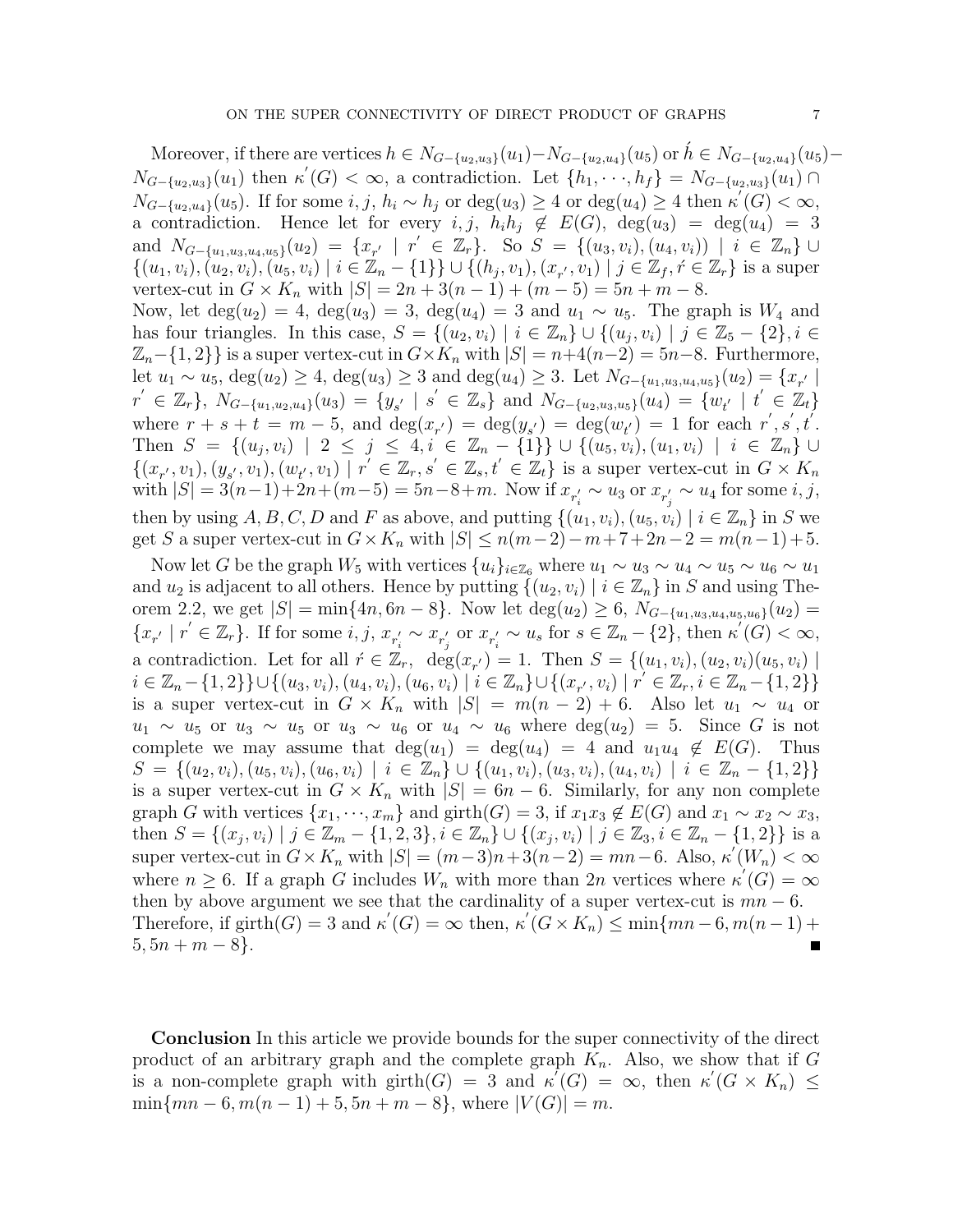## **REFERENCES**

- <span id="page-7-0"></span>[1] J.A. Bondy, U.S.R. Murty, Graph Theory with Applications, Elsevier, New York, 1967.
- <span id="page-7-11"></span>[2] G.B. Ekinci, J.B. Gauci, The super-connectivity of odd graphs and of their kronecker double cover, Rairo-Oper. Res. 55 (2) (2021), 561–566.
- <span id="page-7-10"></span>[3] G.B. Ekinci, A. Kirlangiç, Super connectivity of kronecker product of complete bipartite graphs and complete graphs, Discrete Math. 339 (2016), 1950–1953.
- <span id="page-7-12"></span>[4] G.B. Ekinci, A. Kirlangiç, The super edge connectivity of Kronecker product graphs, Rairo-Oper. Res. 52 (2) (2018), 561–566.
- <span id="page-7-7"></span>[5] S. Ghozati, A finite automata approach to modeling the cross product of interconnection networks, Math. Compute. Modelling 30 (7) (1999), 185–200.
- <span id="page-7-9"></span>[6] R. Guji, E. Vumar, A note on the connectivity of kronecker products of graphs, Appl. Math. Lett. 22 (9) (2009), 1360–1363.
- <span id="page-7-13"></span>[7] L. Guo, X. Guo. Super connectivity of Kronecker products of some graphs, Ars. Combin. 123 (2015) 65–73.
- <span id="page-7-14"></span>[8] L. Guo, C. Qin, X. Guo, Super connectivity of kronecker products of graphs, Inform. Process. Lett. 110 (16) (2010), 659–661.
- <span id="page-7-15"></span>[9] L. Guo, W. Yang, X. Guo, Super-connectivity of kronecker products of split graphs, powers of cycles, powers of paths and complete graphs, Appl. Math. Lett. 26 (1) (2013), 120–123.
- <span id="page-7-16"></span>[10] Kh, Kamyab, M. Ghasemi, R. Varmazyar , Super connectivity of lexicographic product graphs, (accepted to Ars Combinatoria) arXiv:2009.04831[math.GR].
- <span id="page-7-6"></span>[11] R. Lammprey, B. Barnes, Products of graphs and applications, Model. Simul. 5 (1974), 1119–1123.
- <span id="page-7-5"></span>[12] J. Leskovec, D. Chakrabarti, J. Kleinberg, C. Faloutsos, Z. Ghahramani, Kronecker graphs: an approach to modeling networks, J. Mach. Learn. Res. 11 (2010), 985–1042.
- <span id="page-7-17"></span>[13] M. Lü, C. Wu, G.L. Chen, C. Lv, On super connectivity of cartesian product graphs, Networks 52 (2008) 78–87.
- <span id="page-7-18"></span>[14] M. Ma, G. Liu, J.M. Xu, The super connectivity of augmented cubes, Inform. Process. Lett. 106 (2) (2008), 59–63.
- <span id="page-7-8"></span>[15] D.J. Miller, The categorical product of graphs, Canad. J. Math. 20 (6) (1968), 1511-1521.
- <span id="page-7-19"></span>[16] F. Soliemany, M. Ghasemi, R. Varmazyar, Super connectivity of a family of direct product graphs, Int. J. Comput. Math. Comput. Syst. Theory.  $7(1)(2021)$  1–5.
- <span id="page-7-3"></span>[17] P.M. Weichsel, The kronecker product of graphs, Proc. Amer. Math. Soc. 13 (1) (1962), 47–52.
- <span id="page-7-4"></span>[18] J.M. Xu, Topological structure and analysis of interconnection networks, Kluwer Academic Publishers, Dordrecht, 2001.
- <span id="page-7-20"></span>[19] J.M. Xu, M. Lü, M. Ma, A. Hellwig, Super connectivity of line graphs, Inform. Process. Lett. 94 (4) (2005) 191–195.
- <span id="page-7-1"></span>[20] C.S. Yang, J.F. Wang, J.Y. Lee, F.T. Boesch, Graph theoretic reliable analysis for the Boolean n-cube networks, IEEE Trans Circuits Syst 35 (1988), 1175–1179.
- <span id="page-7-2"></span>[21] C.S. Yang, J.F. Wang, J.Y. Lee, F.T. Boesch, The number of spanning trees of the regular networks, Int J Comput Math 23 (1988), 185–200.
- <span id="page-7-21"></span>[22] J.X. Zhou, Super connectivity of direct product of graphs, Ars Math. Contemp. 8(2) (2015), 235–244.